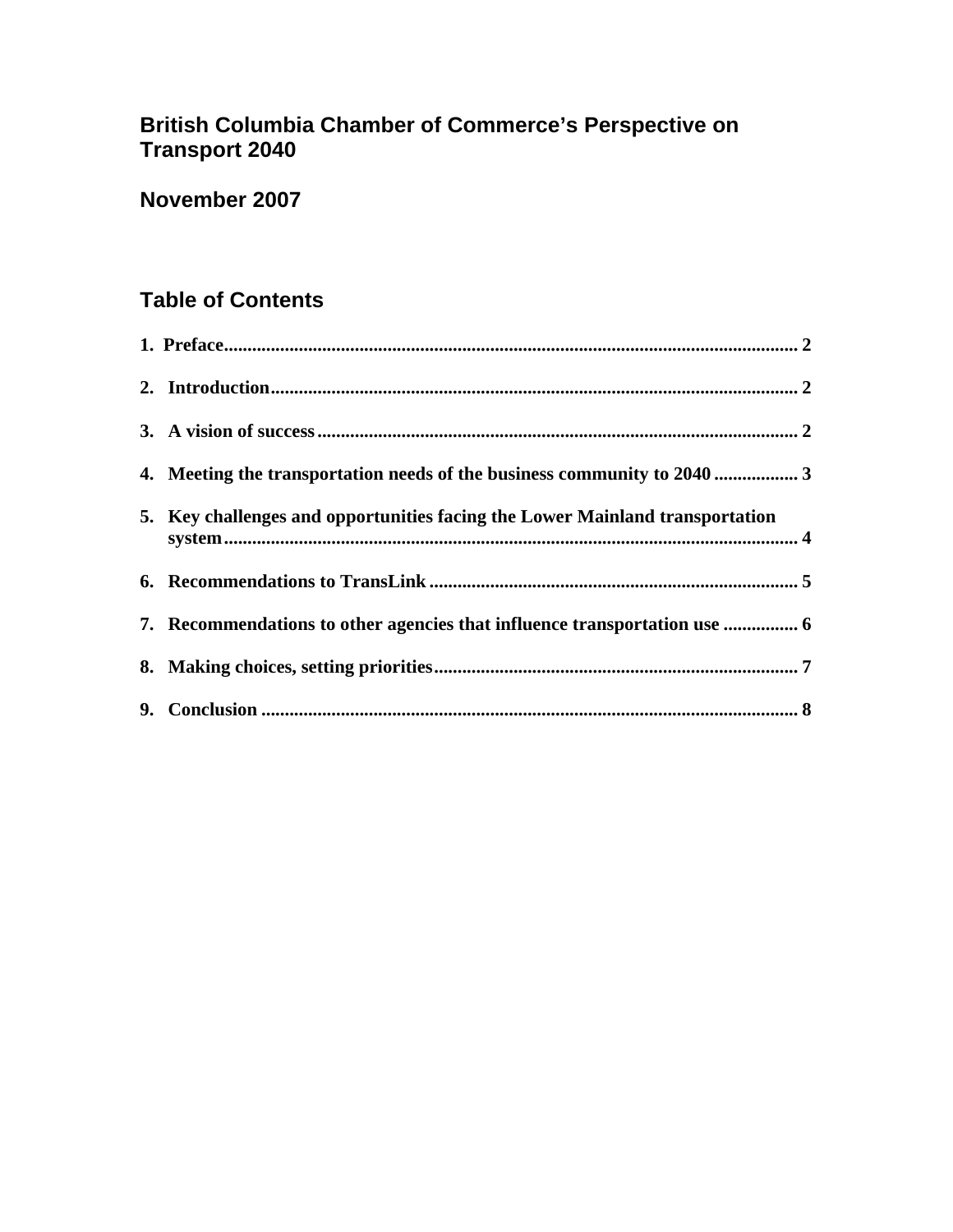# <span id="page-1-0"></span>**1. Preface**

The British Columbia Chamber of Commerce is the largest and most broadly- based business organization in the province. Representing 130 chambers of commerce and boards of trade, the BC Chamber represents over 32,000 businesses of every size, sector and region of the province. The BC Chamber is "The Voice of BC Business."

The perspectives presented in this paper represent the policy recommendations developed and approved through the most democratic, grassroots policy development process in British Columbia. This policy process has been highly successful at generating innovative policy solutions through local evidence-based analysis as well as the values of influential stakeholders and community members.

The chambers of commerce of the Lower Mainland have established the Lower Mainland Chambers Transportation Panel. This key stakeholder group represents the business community in each of the communities of the new authority's boundaries. All comments and perspectives provided in this document were presented and discussed with representatives from each of these community chambers of commerce.

# **2. Introduction**

The region stands at a sustainability crossroads. The region is dependent on the efficiency of its transportation system for its continued economic and social development. The nature of our transportation choices will also play an increasingly critical role in the future environmental health of the region.

As we embark on a long-term vision for the region focused on developing a comprehensive and integrated transportation and transit network, we must be prepared to embrace new ways of thinking about transportation from a multi-level, integrated economic, social and environmental perspective. New ways of thinking are essential given that the pattern of demographic, population and economic growth in the region are undergoing fundamental change. The traditional economic and commercial centres are shifting to the extent that the transportation network and infrastructure will no longer be able to serve the needs of the region. The ability to move goods and services efficiently and smoothly between multiple origins and destinations will have to become the cornerstone of our long-term transportation strategies. This new reality will continue to shape the region and underpins the comments made in this section.

# **3. A vision of success**

The purpose of the new South Coast British Columbia Transportation Authority Act, as defined in Bill 43 - Greater Vancouver Transportation Authority Amendment Act (2007) is to provide a regional transportation system that:

- a) moves people and goods, and
- b) supports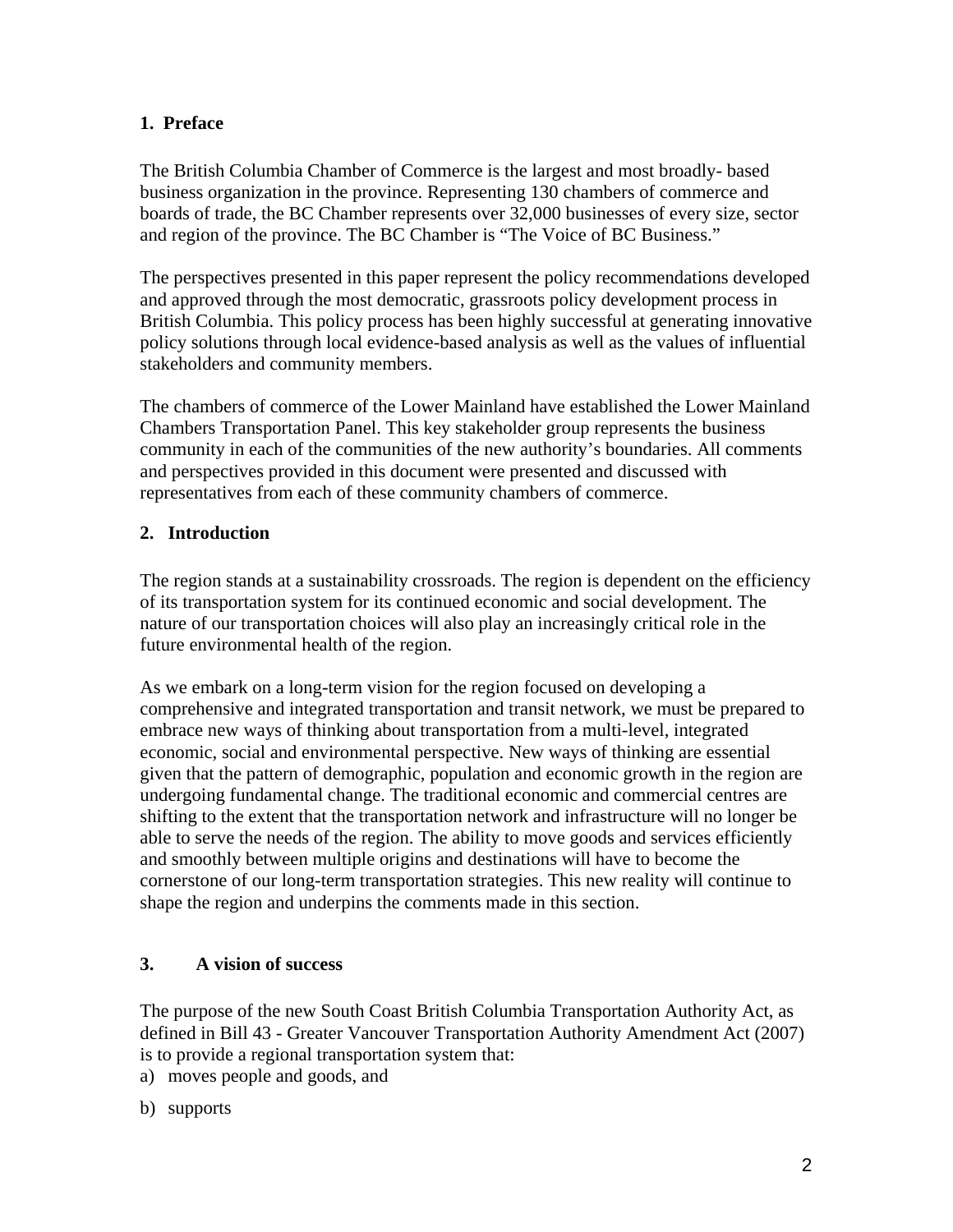- <span id="page-2-0"></span>(i) the regional growth strategy,
- (ii) provincial and regional environmental objectives, including air quality and
- greenhouse gas emission reduction objectives, and
- (iii) the economic development of the transportation service region.

The business community believes a vision of success for the 2040 will be a transportation system that achieves the stated purpose of the Act. This will require an ability for individuals who want to travel to have a viable alternative to the personal automobile; it will require an ability for businesses to plan without concern for gridlock and transportation delays for its people and its goods; it will require a transportation network that assists in conserving energy resources. Most importantly, it will require a vibrant economy that supports community development that is focused on compact communities that connect people to jobs and goods to markets.

A prerequisite for these goals is a coordinated, integrated approach to regional planning and transportation. It is the view of the BC Chamber that the failing of the Livable Region Strategic Plan (LRSP) lies in its inability to enforce smart growth practices and decisions. While much positive focus is placed on the need for smart growth, the fact remains that there are numerous examples of decisions taken at the local level that not only do not conform to the LRSP principles, but actually encourage poor transportation decisions by individuals.

Underpinning our success in 2040 will be a comprehensive, integrated approach to regional transportation planning, central to which will be a comprehensive transit and transportation network that connects workers to jobs, goods to market and services to customers. The network must also embrace the fact that the patterns of economic and population growth for the region will necessitate the ability to ensure the efficient movement of goods and services across and within the regions, from north to south and from east to west.

# **4. Meeting the transportation needs of the business community to 2040**

The business community will remain focused on the need for an efficient, integrated transportation network that facilitates the smooth and efficient movement of goods, services and people.

The challenge over the next 30 years will be the extent to which factors such as population growth and land use decisions impact the ability of business to move goods, services and people in an efficient way across and within the region.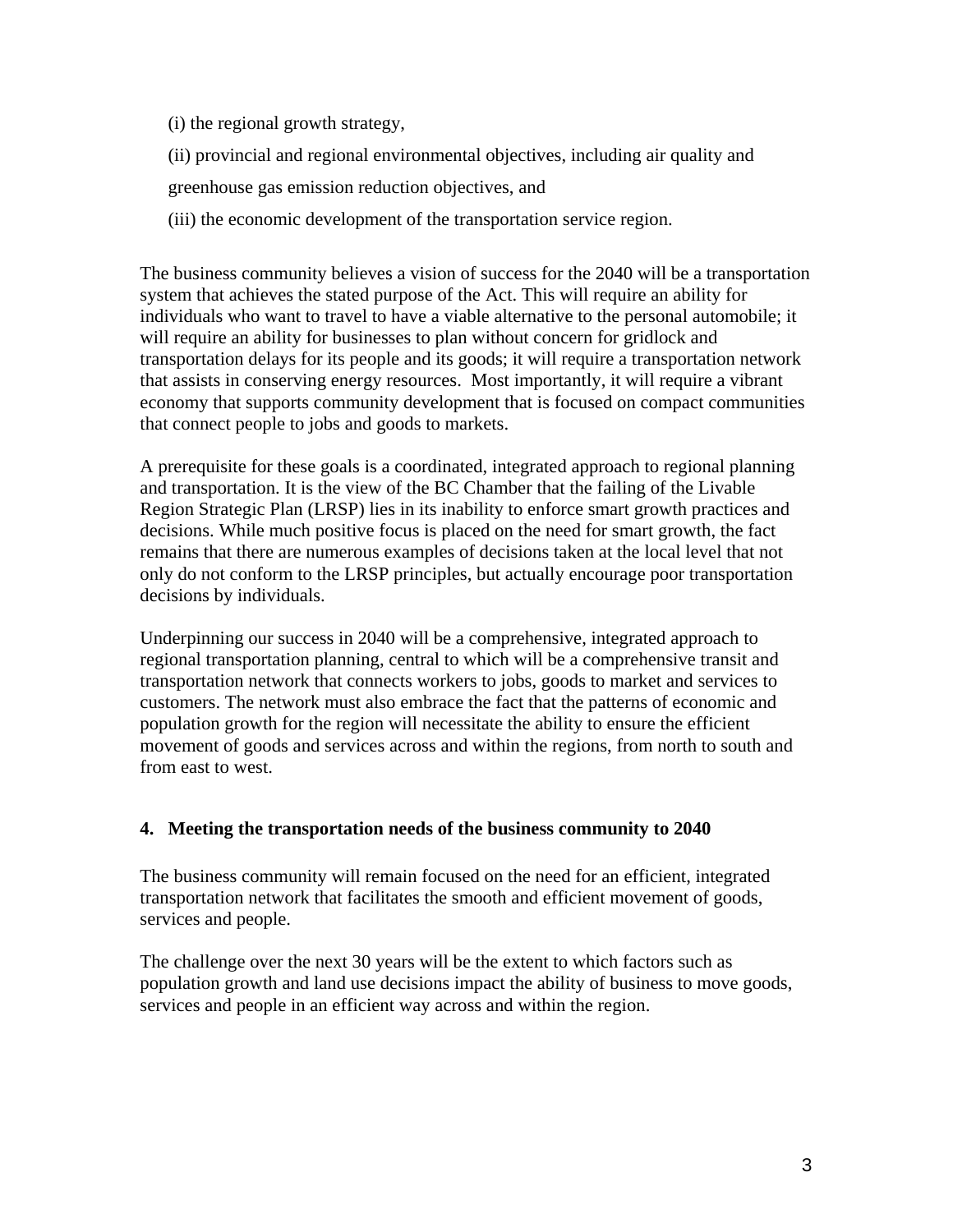### <span id="page-3-0"></span>**5. Key challenges and opportunities facing the Lower Mainland transportation system**

# *Population growth*

Census 2006 showed that the population for Greater Vancouver was 2.1 million, an increase of 6.5 per cent over Census 2001. The population of the region will continue to attract new migrants both internationally and also from within Canada and other parts of the province. This immigration will see the population for Greater Vancouver rising to three million people by 2031.

# *Fractured responsibility for transportation infrastructure*

As with other metropolitan areas, responsibility for the transportation network is fractured between many authorities with varying levels of responsibility. From municipal government, to the provincial and federal government through to TransLink and private operators such as the railways, airport and port authorities, the fractured nature of responsibility for the transportation infrastructure of the region is an impediment to developing a comprehensive long-term plan for the region, an essential element of the long-term sustainability of the province.

The region requires a leadership capacity that does not currently exist. Without someone taking a strong leadership role on behalf of the Lower Mainland, we will continue to have a fractured region to the detriment of the region and the province.

# *Lack of available land*

With a need for additional infrastructure to accommodate population and economic growth, the lack of land protected for designated uses will be a significant hindrance to the sustainable growth of the region that balances a diverse economic base with strong communities.

Industrial land and transportation corridors are significantly challenged by strong residential growth. Given that much of this growth is actively encouraged by municipal government, there is a requirement for a structure to be established that will provide a level of protection for appropriate land, not dissimilar to the Agricultural Land Reserve.

# *The core of the issue – automobile dependency*

Automobile use obviously produces a variety of advantages such as performance, comfort, status, speed and convenience. These advantages jointly illustrate why [automobile ownership continues to grow worldwide](http://people.hofstra.edu/geotrans/eng/ch3en/conc3en/carprodfleet.html). Several factors influence the growth of the total number of registered vehicles, such as sustained economic growth (increase in income and quality of life), complex individual urban movement patterns ([many](http://people.hofstra.edu/geotrans/eng/ch6en/conc6en/USAownershipcars.html)  [households have more than one automobile](http://people.hofstra.edu/geotrans/eng/ch6en/conc6en/USAownershipcars.html)), more leisure time, and suburbanization. The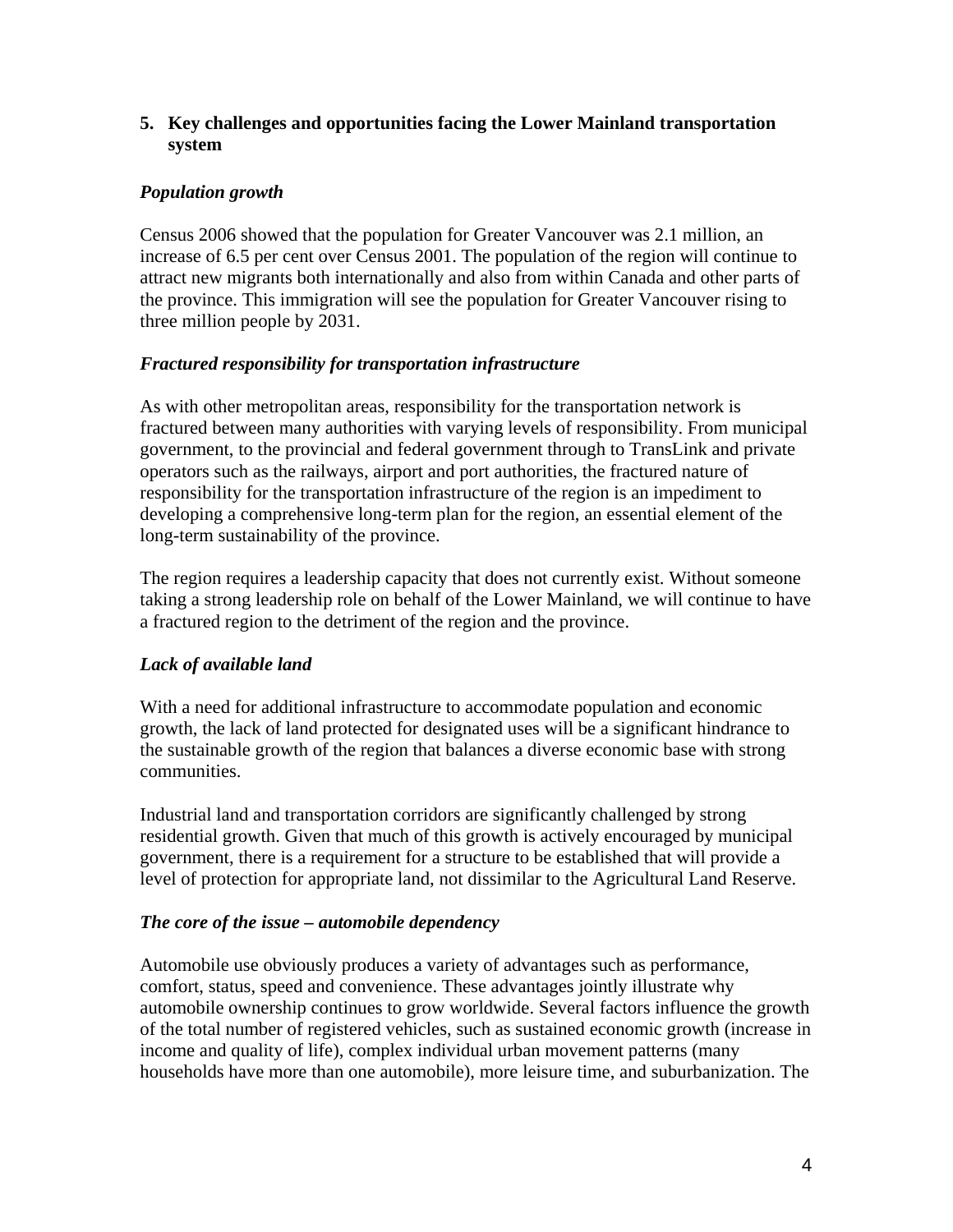<span id="page-4-0"></span>significant growth in vehicles also gives rise to congestion at peak traffic hours on major thoroughfares, in business districts and often throughout urban areas.

Over time, a state of automobile dependency has emerged which results in a diminution in the role of other modes, thereby limiting still further alternatives to urban mobility.

Two major factors contributing to automobile dependency are:

### • **Lack of demand management techniques**

Road infrastructure in BC, as in many other jurisdictions, is considered a public good and therefore is heavily financed by the taxpayer. In the absence of effective price signals such as tolls, as well as other mechanisms to influence behaviour such as High Occupancy vehicle (HOV) lanes, and appropriate and available transit options, there is inevitably an increase in single-passenger vehicles and use, which then leads to congestion and bottlenecks.

# • **Planning and investment practices**

Efforts to plan and allocate public funds towards improving road and parking facilities, in an ongoing attempt to avoid congestion, tend to make insufficient use of other transportation alternatives. In many cases, zoning regulations impose minimum standards of road and parking services, and impose de facto regulated automobile dependency.

# *The Gateway Strategy*

The continued growth in Asia Pacific trade will see a tidal wave of containers over the next 15 years. Indeed, it is estimated that BC will see an increase of 300 percent in Twenty-foot Equivalent Units (TEU) traffic by 2020, according to the British Columbia Ports Strategy. While the success of the Gateway Strategy is essential to our long-term prosperity, BC's ability to become the gateway between North America and Asian markets represents both a significant opportunity and also a significant challenge. Our ability to balance the new business opportunities presented by the strategy with the need for sustainable economic development will hinge on our ability to address the significant pressure this increase in trade will place on the transportation infrastructure of the Lower Mainland.

#### **6. Recommendations to TransLink**

As the region continues to grow, the ability of the transportation network to move goods and services will require a range of strategies and measures. These range from new infrastructure and services through to the need for a comprehensive and integrated demand management strategy utilizing a range of tools.

Given the scope of these challenges, TransLink strategies cannot, and must not, be separated from the other agencies involved in transportation and goods movement in the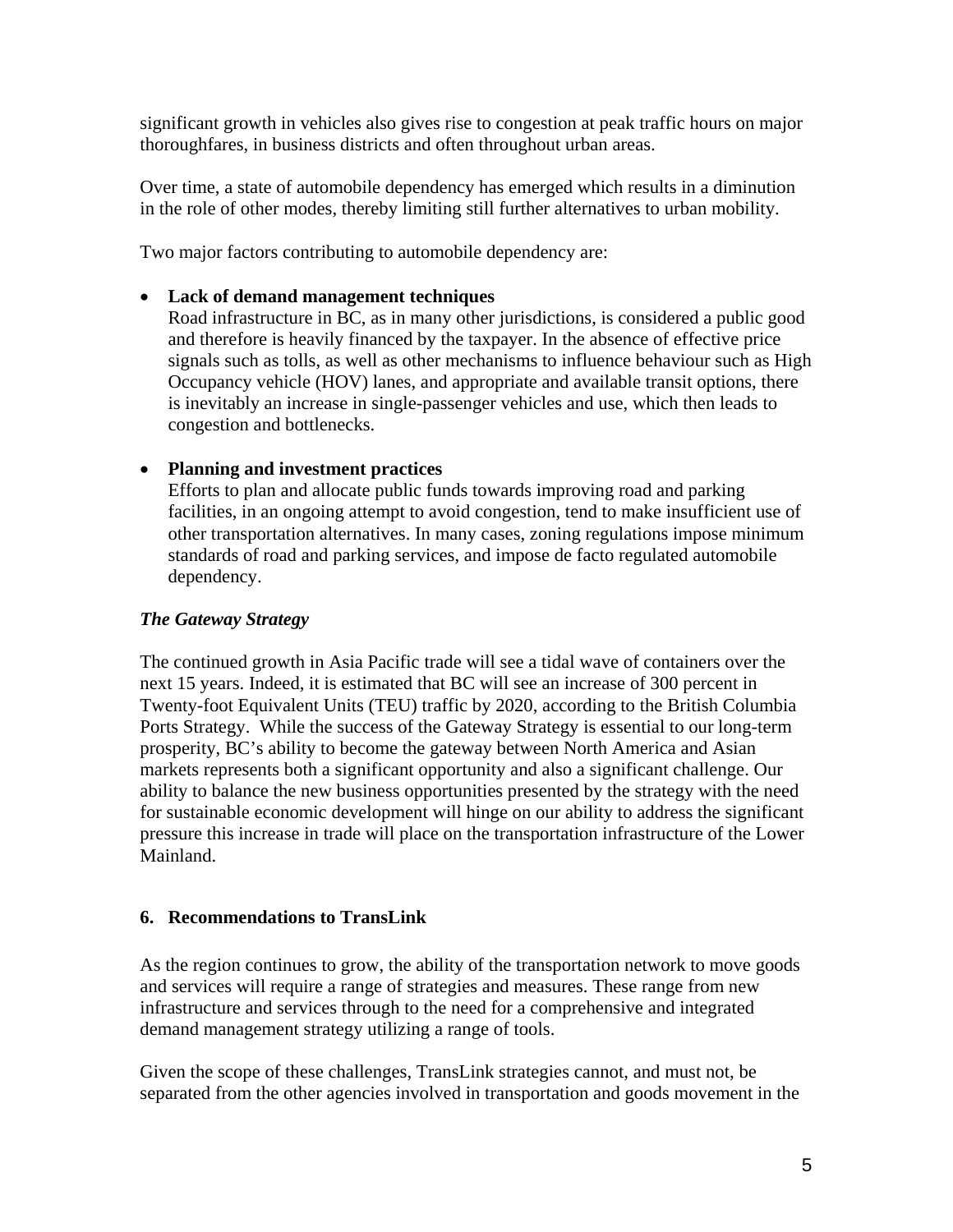<span id="page-5-0"></span>region. Without a coordinated and comprehensive approach from all agencies, there cannot be a strategy that will serve the interests of the region.

All agencies must embrace the concept that there is limited room in the region for additional infrastructure; therefore, the focus must be on addressing choice of travel in terms of both mode and time. The business community believes that central to this is ensuring that transportation choices are focused on the principle of user pay.

Further to the concept of user pay, the business community believes that a key element to ensuring the efficient movement of goods and services must be the separation of the modes that move goods and services from personal transportation.

An essential element of the development of a truly comprehensive approach must be an understanding of the relationship between the provincial and regional economies and our dependency on the resource sector, and the transportation challenges faced by these industries as they relate to the Greater Vancouver region.

# *The Chamber recommends that TransLink:*

- 1. Make it a prerequisite of these visions that there is a need for investment in public transit to provide viable alternatives to single passenger vehicle travel.
- 2. Commit to funding transportation infrastructure investment through mechanisms that are equitable, efficient and reflect basic traffic demand management principles.
- 3. Create, in conjunction with business, a tolling policy on transportation infrastructure, and examine the use of tolls and other innovative funding programs as a sustainable funding mechanism and a key traffic demand management tool.

# **7. Recommendations to other agencies that influence transportation use**

All transportation authorities, including all governments with a role and/or responsibility for transportation, need to coordinate their planning and consult with each other and the stakeholders of the Lower Mainland on current and future transportation needs.

We believe that the provincial government must take the lead in the coordination of transportation planning, which must include review and coordination of land use planning. We see a role for a panel, under the auspices of the Ministry of Transportation, with the sole objective of ensuring a regional transportation and land use policy that is binding on appropriate municipal, provincial and federal government agencies and other appropriate bodies.

Essential to the success of such a structure must be the ability to ensure that a decisionmaking structure exists that guarantees that all levels of government harmonize decisions on land use and transportation. If this cannot be done in a collaborative way, then the Chamber believes that there will need to be limitations placed on the ability of local and regional governments to make decisions over land use by imposing a regional plan.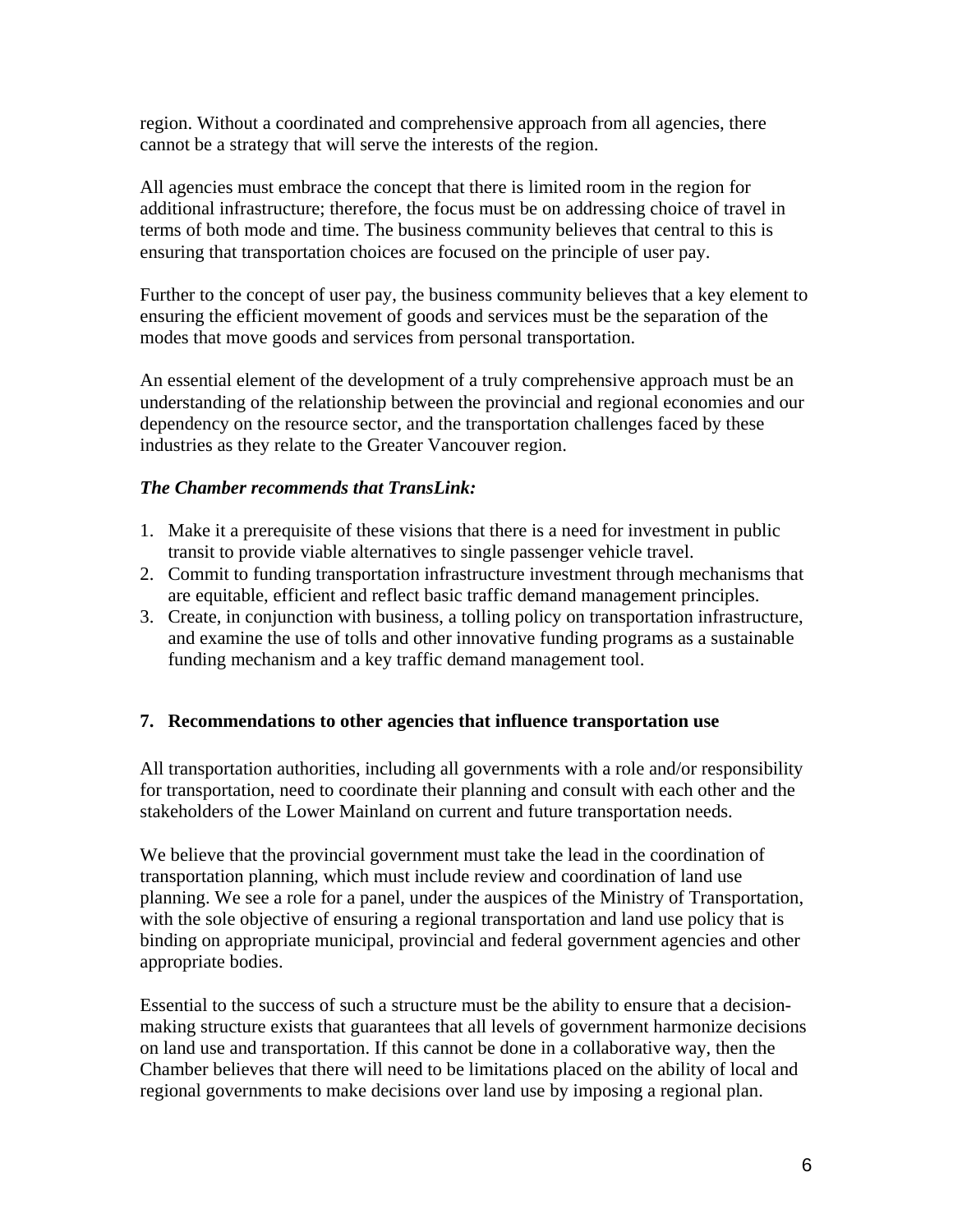<span id="page-6-0"></span>The Chamber believes that the provincial government's current "tolling policy" must be reviewed. Under the current policy, the province will only introduce tolls to pay for new construction when a viable, free alternative is available. The Chamber believes this policy is not in the provincial economic, social or environmental interest and puts at serious risk the success of the Asia Pacific strategy.

The benefits of investments in transportation depend on good traffic speed and, in the long-term, there is widespread agreement that the only way to preserve this is to ration the road using tolls. The Chamber believes that the global trend is towards an acceptance of the necessity of tolls as both a provider of long-term sustainable funding for transportation and transit investment, within the concept of ensuring that the user pays, as well as the most efficient traffic demand management system that is available.

The Chamber understands there is likely to be significant public resistance to comprehensive tolling. However, we also believe that public acceptance of tolls would be possible if quality transit options are made available from the start. Initial tolls can fund the inevitable start-up costs and can be adjusted to keep traffic at targeted performance for the benefit of the public and business.

The federal and provincial gas taxes collected are currently largely allocated to general revenue and the federal government only allocates 39 percent of that revenue to transportation infrastructure. The shifting of gas tax revenue to tolls that would be allocated to transportation at a local level would provide a much more relevant and immediate display of transportation costs to users.

# **8. Making choices, setting priorities**

The business community does not believe that making choices and trade-offs is in the interests of the region. With a need for a comprehensive approach that incorporates all stakeholders, particularly senior levels of government, there should be adequate resources dedicated to the transportation network for the region in the interests of the region, the province and the country.

However, should such choices be required, the basic premise of all decisions must derive from a basic understanding that the ability to address the challenge of ensuring a sustainable future for the region must always be a vibrant economy. Only through a strong economy will individuals and governments be provided the ability to make the choices necessary to guarantee our long-term sustainable future.

One of the greatest challenges for the Lower Mainland is the management of sustainable growth so that the region's quality of life, economic opportunity and environmental values can be at least maintained, if not improved. A key part of this is the reality that the Lower Mainland is an international transportation hub that is critical to Canada's economic wealth and its economic future – this adds a fourth leg to the sustainability